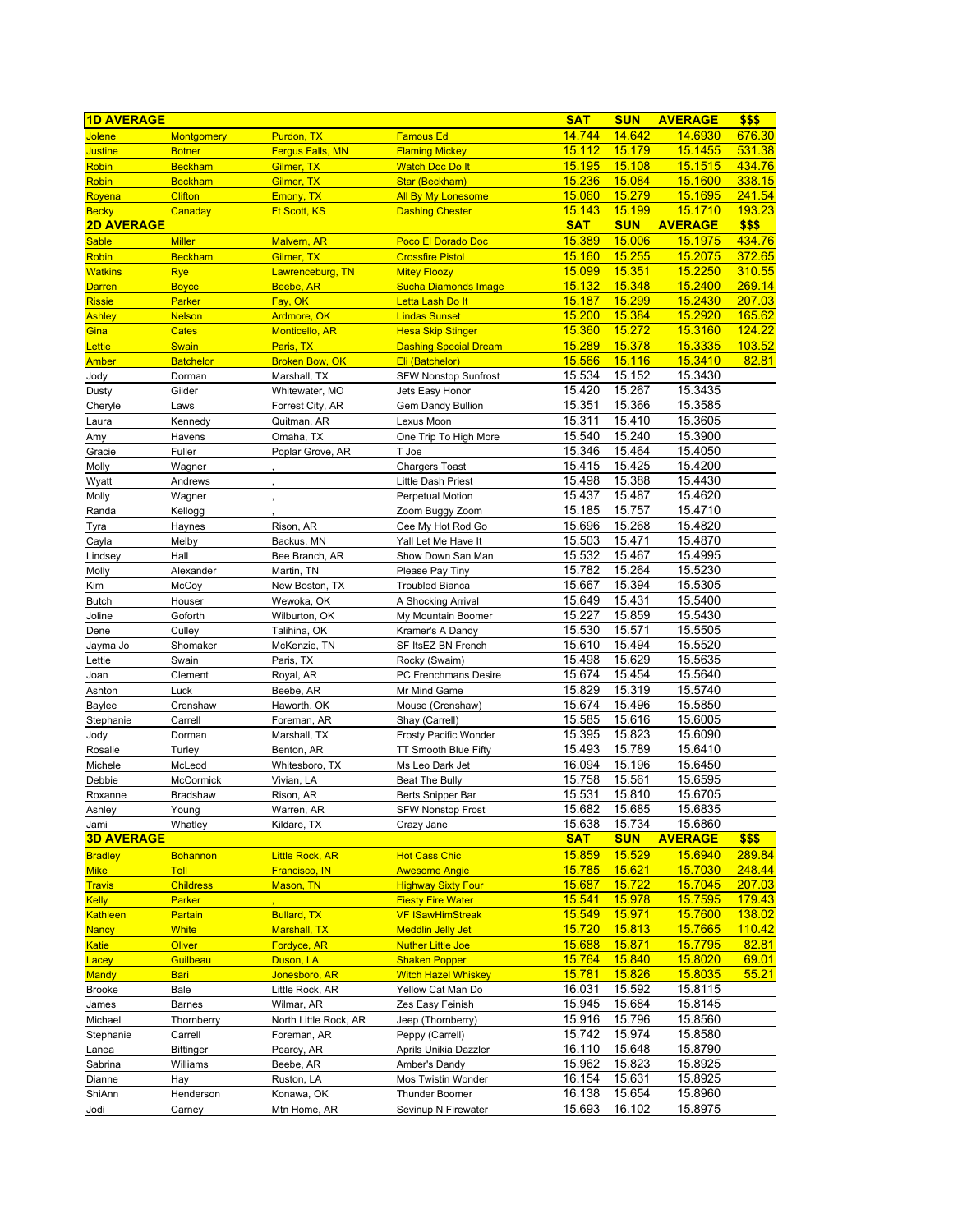| Cathy               | Burky                  | Broken Bow, OK               | Cash You Two                        | 15.815           | 15.985           | 15.9000            |        |
|---------------------|------------------------|------------------------------|-------------------------------------|------------------|------------------|--------------------|--------|
| Michael             | Thornberry             | North Little Rock, AR        | Mary Lou (Thornberry)               | 16.131           | 15.672           | 15.9015            |        |
| Liz                 | Hays                   | Arcadia, LA                  | <b>HBAR Lizzy</b>                   | 16.107           | 15.706           | 15.9065            |        |
| Cassie              | Varnado                | Gilmer, TX                   | Fancy Peppy Arrow                   | 16.169           | 15.671           | 15.9200            |        |
| Shelly              | Smith                  | Quitman, TX                  | <b>Buster Boston</b>                | 15.751           | 16.094           | 15.9225            |        |
| <b>Brent</b>        | White                  | Cedar Grove, TN              | Glimmer N Glamour                   | 16.208           | 15.647           | 15.9275            |        |
| Jason               | Eagle                  | Ward, AR                     | Confederate Legacy                  | 15.923           | 16.044           | 15.9835            |        |
| Hannah              | Thomas                 | Little Rock, AR              | Blue Man of Honor                   | 16.213           | 15.758           | 15.9855            |        |
| Stephanie           | Ray                    | Jacksonville, TX             | Strider (Ray)                       | 16.105           | 15.867           | 15.9860            |        |
| Royena              | Clifton                | Emony, TX                    | <b>Bare Exposure</b>                | 15.856           | 16.128           | 15.9920            |        |
| Raley               | Fannin                 | DeKalb, TX                   | Riskey On The Top                   | 16.116           | 15.931           | 16.0235            |        |
| Laurie              | Cooper                 | Humboldt, TN                 | Sweet Tea                           | 16.208           | 15.908           | 16.0580            |        |
|                     |                        |                              |                                     | 16.190           | 15.967           | 16.0785            |        |
| Judy                | <b>Brown</b>           | Brinkley, AR                 | Always A Treasure                   | 16.223           | 15.941           | 16.0820            |        |
| Jami                | Whatley                | Kildare, TX                  | Pesos (Whatley)                     |                  |                  |                    |        |
| Rachel              | Matheson               | Winthrop, AR                 | Sancho (Matheson)                   | 16.181           | 16.021           | 16.1010            |        |
| Lesley              | Holiday                | London, AR                   | Major Chargerboy                    | 16.338           | 15.918           | 16.1280            |        |
| Robin               | Obenoskey              | DeKalb, TX                   | TF Red Boy                          | 16.093           | 16.173           | 16.1330            |        |
| Jeri Ann            | Pickering              | Alba, TX                     | Tex (Pickering)                     | 16.434           | 15.836           | 16.1350            |        |
| Gina                | Cullum                 | Clinton, AR                  | Noble San Zan                       | 16.318           | 15.953           | 16.1355            |        |
| Angie               | Lewis                  | New Boston, TX               | Zippos Flashy Story                 | 16.145           | 16.171           | 16.1580            |        |
| Cindy               | Toll                   | Francisco, IN                | Sheza Casanova Special              | 16.024           | 16.307           | 16.1655            |        |
| Kim                 | Partain                | Bullard, TX                  | VF KissMeWhenImDown                 | 16.322           | 16.034           | 16.1780            |        |
| Vicki               | Eaton                  | Hodgen, OK                   | <b>Colonel Diamond Bars</b>         | 16.108           | 16.302           | 16.2050            |        |
| Rayann              | Fuller                 | Poplar Grove, AR             | Hallmark Ben                        | 16.247           | 16.174           | 16.2105            |        |
| Marcia              | Sexton                 | Nesbit, MS                   | Annie (Sexton)                      | 16.309           | 16.118           | 16.2135            |        |
| Jody                | Woodard                | Waldron, AR                  | <b>Fly Without Wings</b>            | 16.241           | 16.200           | 16.2205            |        |
| Vona                | McDougal               | Avery, TX                    | Romeo (McDougal)                    | 16.393           | 16.087           | 16.2400            |        |
| Ashley              | Sims                   | Edgewood, TX                 | Smartest Christinia                 | 16.142           | 16.356           | 16.2490            |        |
| Tanner              | <b>Boles</b>           | Pittsburg, TX                | Dixie (Boles)                       | 16.623           | 15.905           | 16.2640            |        |
| Susanne             | Oliver                 | Fordyce, AR                  | Texas Blue Jet                      | 16.206           | 16.329           | 16.2675            |        |
| Kim                 | Schneider              | Hartman, AR                  | <b>KN Fabulous Marsey</b>           | 16.376           | 16.166           | 16.2710            |        |
| Terry               | Fuller                 | Poplar Grove, AR             | Penny Corona                        | 16.595           | 15.947           | 16.2710            |        |
| Sarah Kate          |                        | Avery, TX                    | The Tickster                        | 16.505           | 16.077           | 16.2910            |        |
| Emily               | McDougal<br>Williams   | Beebe, AR                    | Sharps Little Yami                  | 16.390           | 16.210           | 16.3000            |        |
|                     |                        |                              |                                     | 16.451           | 16.154           | 16.3025            |        |
| Mindi               | Armstrong              | Marshall, TX                 | Ace (Armstrong)                     | 16.478           | 16.135           | 16.3065            |        |
| Patricia            | Raney                  | Wilburton, OK                | VL Katie Bug Fly                    | 16.623           | 16.026           | 16.3245            |        |
| Michelle            | Alley                  | Whitewood, SD                | Ima King No Questions               |                  |                  |                    |        |
| Patti               | Moore                  | Texarkana, TX                | Colonel Hancock's Kid               | 16.220           | 16.433           | 16.3265            |        |
| Theresa             | Hamilton               | White Hall, AR               | Vittorous Encounter                 | 16.824           | 15.841           | 16.3325            |        |
| Donnie              | Strebeck               | Crossett, AR                 | Is Cajun Thunder                    | 16.510           | 16.160           | 16.3350            |        |
| Natasha             | Walker                 | Springdale, AR               | Poco Lil Sugar Bar                  | 16.707           | 15.992           | 16.3495            |        |
| Justine             | <b>Botner</b>          | Fergus Falls, MN             | Rewdy Alive                         | 16.041           | 16.697           | 16.3690            |        |
| Gloria              | Leopard                | Purcell, OK                  | Kitty Cat Doc                       | 16.270           | 16.469           | 16.3695            |        |
| <b>Brittany</b>     | Kile                   | Texarkana, TX                | Touches Lucky Star                  | 16.496           | 16.248           | 16.3720            |        |
| Pamela              | McCormick              | Ozark, AR                    | Oakie's Cat                         | 16.522           | 16.222           | 16.3720            |        |
| Lee Ann             | Smith                  | Winthrop, AR                 | Bo Frenchman Bojangles              | 16.768           | 15.992           | 16.3800            |        |
| Becky               | Whetstine              |                              | Sunnys Red Rude Dog                 | 16.427           | 16.358           | 16.3925            |        |
| Barry               | <b>Brown</b>           | DeQueen, AR                  | IN A Zing Zane Wonder               | 16.135           | 16.657           | 16.3960            |        |
| Kay                 | Nerwich                | Farmersville, TX             | Sandy Solong                        | 16.611           | 16.194           | 16.4025            |        |
| Jessica Jo          | Sistrunk               | Lodi, TX                     | Surf The Turf                       | 16.513           | 16.432           | 16.4725            |        |
| Kindra              | Smith                  | Talihina, OK                 | Solis Peppy Nic                     | 16.671           | 16.360           | 16.5155            |        |
| Kenzie              | <b>Baxter</b>          | Belleville, AR               | Jets Doc Cube                       | 16.781           | 16.278           | 16.5295            |        |
| Babs                | <b>Belew</b>           | Lexa, AR                     | Boone (Belew)                       | 16.522           | 16.581           | 16.5515            |        |
| Kylie               | Bauer                  | Humboldt, TN                 | Leroy (Bauer)                       | 16.928           | 16.225           | 16.5765            |        |
| Susan               | Lousberg               | Mt Pleasant, TX              | <b>Trevs Special Trick</b>          | 16.775           | 16.439           | 16.6070            |        |
| Kelci               | Kennedy                | Linden, TX                   | Bee (Kennedy)                       | 16.367           | 16.913           | 16.6400            |        |
| <b>4D AVERAGE</b>   |                        |                              |                                     | <b>SAT</b>       | <b>SUN</b>       | <b>AVERAGE</b>     | \$\$\$ |
| <b>Holly</b>        | <b>Hasty</b>           | Jefferson, TX                | <b>Jeweled Refrain</b>              | 16.550           | 16.848           | 16.6990            | 217.38 |
| <b>Kim</b>          | <b>Keith</b>           | Choctaw, OK                  | <b>Chaser Like Me</b>               | 15.965           | 17.435           | 16.7000            | 186.33 |
| <b>Sheryl</b>       | <b>Hammonds</b>        | <b>New Boston, TX</b>        | <b>Chester (Hammonds)</b>           | 16.950           | 16.492           | 16.7210            | 155.27 |
| <b>Bradley</b>      | <b>Bohannon</b>        | <b>Little Rock, AR</b>       | <b>Foxy Roxy</b>                    | 17.532           | 16.005           | 16.7685            | 134.57 |
| <b>Alice</b>        | Lee                    | <b>New Boston, TX</b>        | <b>Super Smooth Rocket</b>          | <u>17.227</u>    | 16.415           | <u>16.8210</u>     | 103.52 |
| Pat                 | Cheatwood              | Howe, OK                     | <b>Apache Outlaw</b>                | <u>17.137</u>    | 16.508           | 16.8225            | 82.81  |
| Lisa                | <b>Kilcrease</b>       | <b>Monticello, AR</b>        | <b>Cresco Princess</b>              | <u>17.281</u>    | 16.447           | 16.8640            | 62.11  |
| <b>Beth</b>         |                        |                              | <b>ImaHardTwist</b>                 | 17.038           | 16.729           | 16.8835            | 51.76  |
|                     |                        |                              |                                     |                  |                  |                    |        |
|                     | Icenhower              | Texarkana, AR                |                                     |                  |                  |                    |        |
| <b>Nita</b><br>Lexi | <b>Brock</b><br>Haynie | Tahlihina, OK<br>Vilonia, AR | Mr. Moe Bug<br><b>Evening Shade</b> | 16.900<br>17.088 | 16.893<br>16.773 | 16.8965<br>16.9305 | 41.41  |